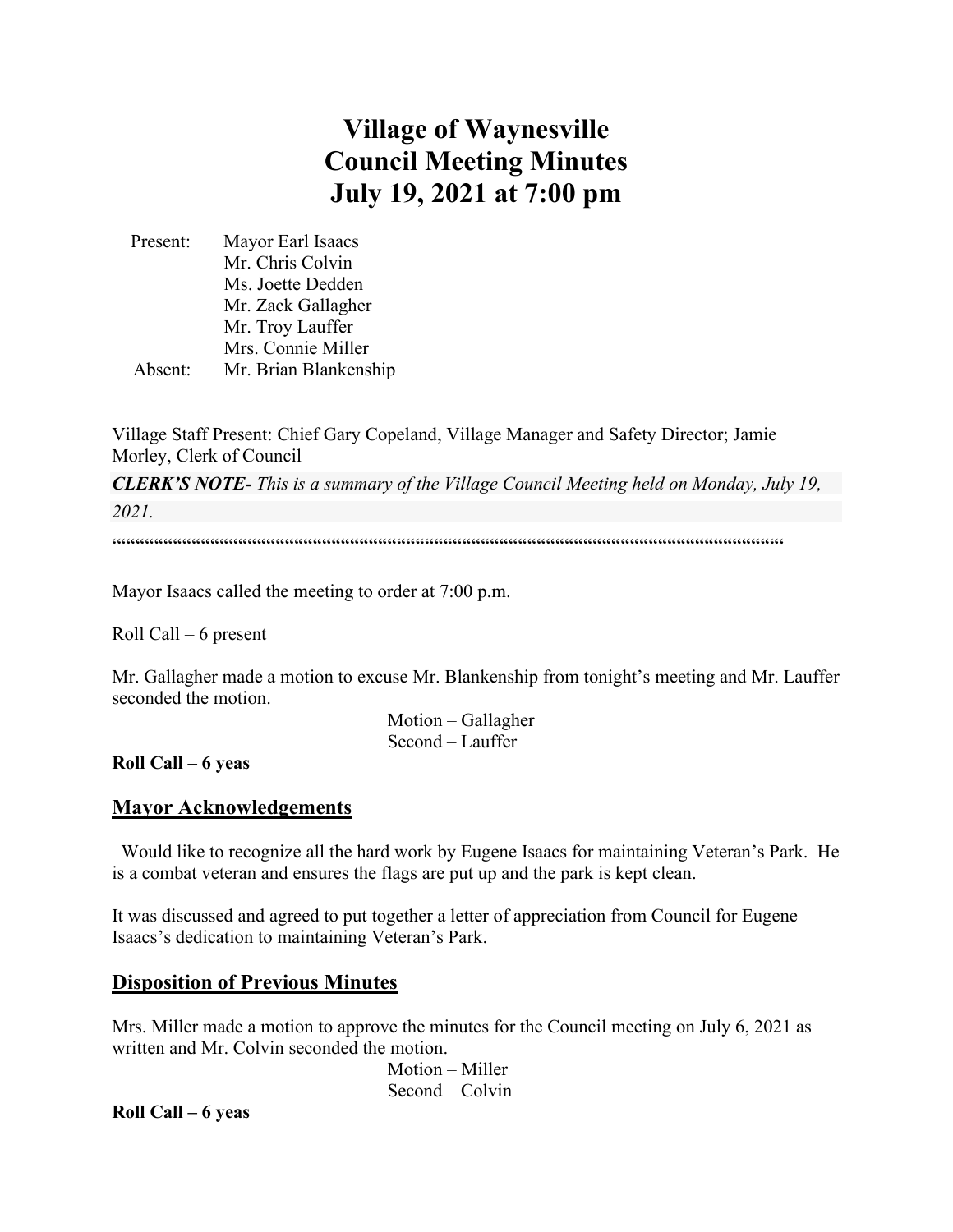$\label{prop:main} \hspace{1.5cm} \hspace{1.5cm} \hspace{1.5cm} \hspace{1.5cm} \hspace{1.5cm} \hspace{1.5cm} \hspace{1.5cm} \hspace{1.5cm} \hspace{1.5cm} \hspace{1.5cm} \hspace{1.5cm} \hspace{1.5cm} \hspace{1.5cm} \hspace{1.5cm} \hspace{1.5cm} \hspace{1.5cm} \hspace{1.5cm} \hspace{1.5cm} \hspace{1.5cm} \hspace{1.5cm} \hspace{1.5cm} \hspace{1.5cm} \hspace{1.5cm} \hspace{1.$ 

# **Public Recognition/Visitor's Comments**

 At this time, Council discussed whether they would like to request a hearing for a liquor license for the Hammel House. Chief Copeland is unaware of any reasons to request a hearing.

Mayor Isaacs made a motion to not request a hearing for liquor license for Hammel House and Mr. Lauffer seconded the motion.

> Motion – Isaacs Second – Lauffer

#### **Roll Call – 6 yeas**

 $\label{prop:main} \hspace{1.5cm} \hspace{1.5cm} \textcolor{blue}{\bullet} \hspace{1.5cm} \textcolor{blue}{\bullet} \hspace{1.5cm} \textcolor{blue}{\bullet} \hspace{1.5cm} \textcolor{blue}{\bullet} \hspace{1.5cm} \textcolor{blue}{\bullet} \hspace{1.5cm} \textcolor{blue}{\bullet} \hspace{1.5cm} \textcolor{blue}{\bullet} \hspace{1.5cm} \textcolor{blue}{\bullet} \hspace{1.5cm} \textcolor{blue}{\bullet} \hspace{1.5cm} \textcolor{blue}{\bullet} \hspace{1.5cm} \textcolor{blue}{\bullet} \hspace{1.$ 

# **Old Business**

None

 $\label{prop:main} \hspace{1.5cm} \hspace{1.5cm} \textcolor{blue}{\bullet} \hspace{1.5cm} \textcolor{blue}{\bullet} \hspace{1.5cm} \textcolor{blue}{\bullet} \hspace{1.5cm} \textcolor{blue}{\bullet} \hspace{1.5cm} \textcolor{blue}{\bullet} \hspace{1.5cm} \textcolor{blue}{\bullet} \hspace{1.5cm} \textcolor{blue}{\bullet} \hspace{1.5cm} \textcolor{blue}{\bullet} \hspace{1.5cm} \textcolor{blue}{\bullet} \hspace{1.5cm} \textcolor{blue}{\bullet} \hspace{1.5cm} \textcolor{blue}{\bullet} \hspace{1.$ 

#### **Reports**

#### **Finance**

 The Finance Committee will meet on Thursday July 22, 2021 at 5:00 p.m. in the small conference room at the Government Center. The public is encouraged to attend. Ms. Crockett will be having a training session during this meeting to over fund accounting and report reading. There will also be a question-and-answer opportunity.

# **Public Works Report**

 Public Works next meeting is scheduled for August 2, 2021 at 6:00 p.m. The public is encouraged to attend and ask any questions about ongoing projects throughout the Village.

#### **Special Committee Report**

None

# **Village Manager Report**

- Ferry Tower Project is completed. Nelson Tank did a great job supervising the project. Provided reports and pictures of the repairs. The tower is back on-line and functioning well.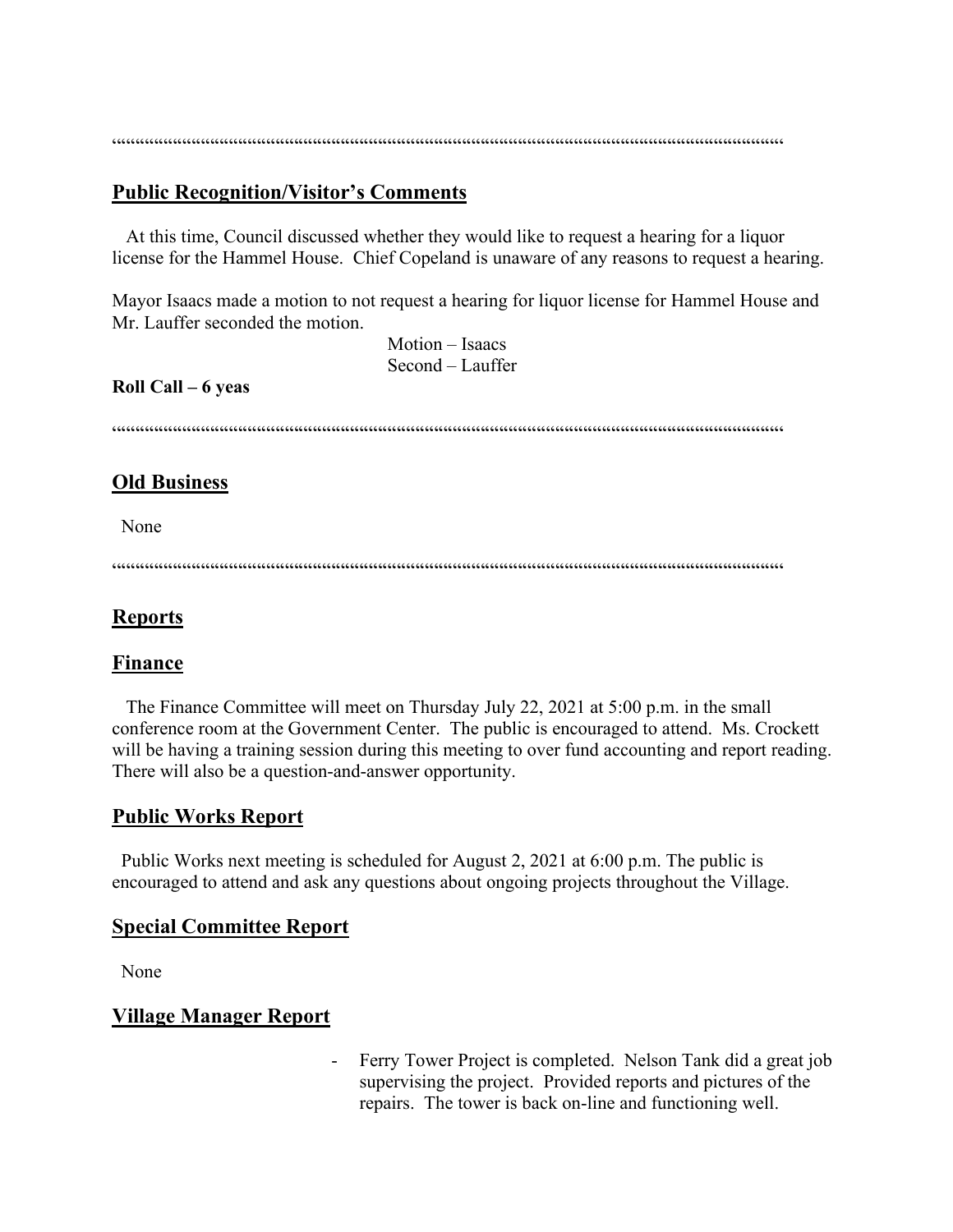- The amount the Village will receive from the American Rescue Plan is \$333, 213.12. The Village will receive \$166, 606.56 this year followed by the second payment of the same amount 12 months later. The amount has decreased because of the inclusion of townships. Wayne Township will be receiving \$591K and would like to see if they would collaborate on upcoming OPWC Grant opportunities. The funds will have to be allocated no later than December 31, 2024.
- The Village ranked sixth and seventh in the PY37 OPWC Grant for 2023. Applied for Franklin and Third Street.
- Repaired a collapsed storm drain on Franklin. The drain has been built up, curb placed around it, and a new grate installed.
- Provided photos of the new storage garage project going on at the Friend's Museum.
- Approached by Mr. White to place a HAMM radio antenna on Ferry tower. Do not think this is a good idea because of liability issues, may set a precedence, and this is a secured facility. Looking for guidance from Council on whether to allow this.
- Collecting quotes to seal coat and restripe the Government Center parking lot. This will preserve the parking lot and make it look uniform.
- EPanel has completed the storage barns including adding an inside throughway to all the buildings.
- Received a call from Mr. Lauffer concerning flooding at Pat's Gas. The Street Department cleaned out the drain, but it gets clogged up frequently from the overgrowth of trees and brush on private properties. Fed Excavating should be providing a quote to install a larger drain that will help prevent future flooding.
- Nathan from PCI has ordered parts to get the electrical upgrades to the well heads underway.
- Congratulations to Jamie Morley for being elected as a Village representative to the Board of Directors on the Ohio Municipal Clerks Association.
- The latest Wayne Local School project is underway. The contractors are moving along and doing a good job.
- Sue Mason of the Warren County Engineering Office has reviewed the three bids for the Franklin Sidewalk Project. Dug Rite has been awarded the contract. Made contact and sent letters to all residents that will be affected by the project. Everyone seems receptive to the new sidewalk.
- Kudos to Greg and Brian from the Street Department for placing barricades along the Fourth of July Parade route.
- The grant offered by the EPA to help residents replace lead service lines from the meter to the house has become so popular that the Village would have to fund the up-front cost of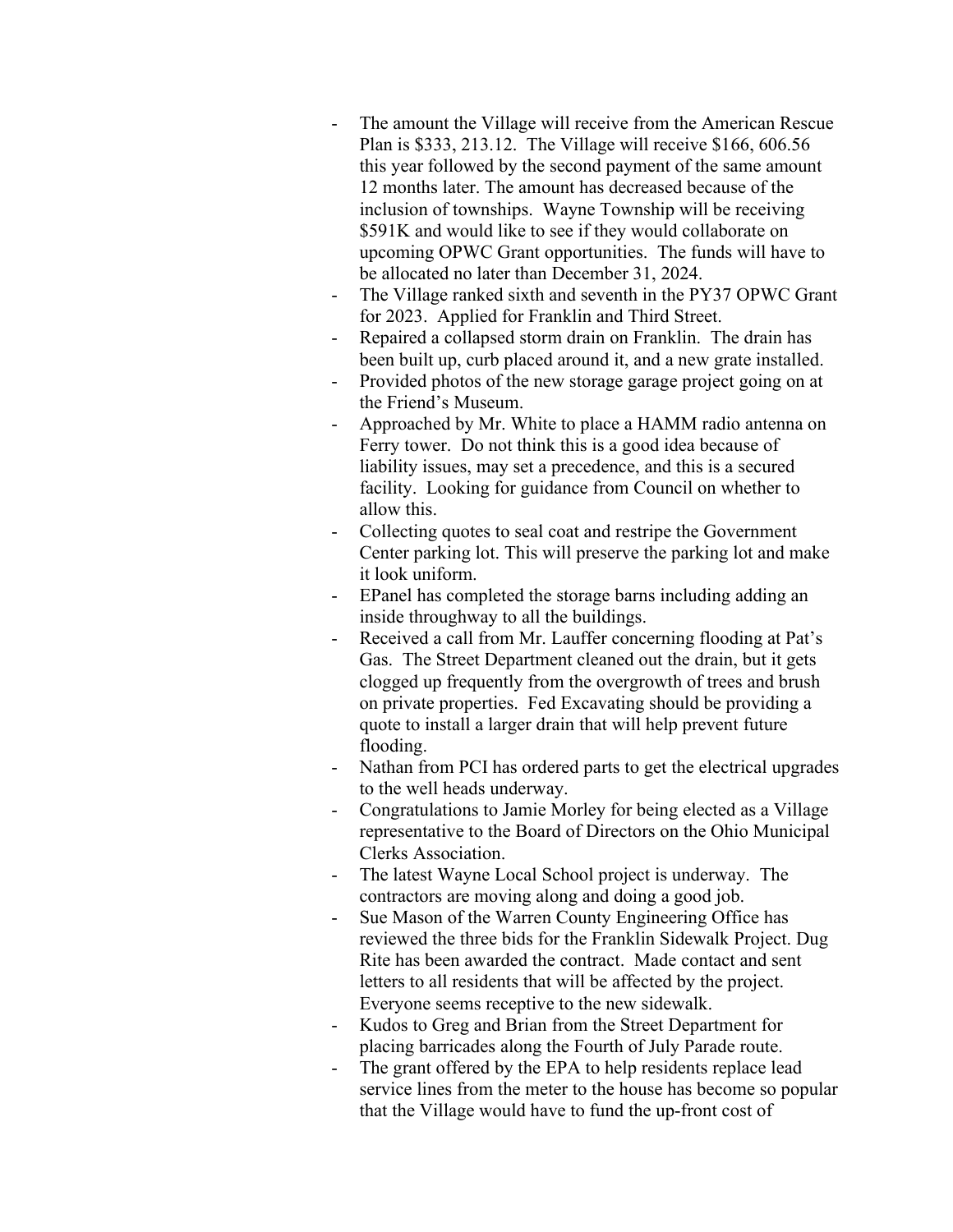engineering. This would cost the Village 65K and even with the engineering there is no guaranteed that the Village will be selected because there are so many applicants, there is a lottery to select municipalities to receive funding. Would like Council's input on how to proceed.

Also seeking Council's input on how to address the newest federal holiday, Juneteenth. Since the holiday was recognized on the actual holiday, Warren County has offered employees an alternate date this year to observe the holiday. Suggesting the Village follow suit and give employees a flex day to be used before the end of 2021 and then from here on out, observe the holiday on June  $19<sup>th</sup>$ .

# **Police Report**

- June calls for service and end of month Mayor's Court reports have been provided.
- Code enforcement officer has been making contacting with residents that are in violation and will provide a monthly report.
- Independence Day Parade went very well. Thank you to Katie Mackaway for getting the parade organized in such a short period of time.
- Provided a copy of the security agreement with Chamber of Commerce for the Sauerkraut Festival.
- Michelle Dickmeyer provided \$10 gift cards to the Butter Churn Cafe for the officers. Asking Council to accept the cards and will disperse them to the officers.

Ms. Dedden made a motion to accept the Butter Churn gift cards for the officers and Mr. Gallagher seconded the motion.

> Motion – Dedden Second – Gallagher

#### **Roll Call – 6 yeas**

Ms. Dedden made a motion to approve the Security Agreement with the Chamber of Commerce for the Sauerkraut Festival and Mr. Colvin seconded the motion.

 Motion – Dedden Second – Colvin

# **Roll Call – 6 yeas**

 Mr. Gallagher would like to grant permission to allow a HAMM radio antenna to be placed on the Ferry tower but feels the liability is too great. He also stated that this is a nonprofit organization, not an individual request. Mr. Gallagher wondered if this could provide backup communication in the time of extreme emergency. Mr. Colvin asked if this organization could provide something unique and benefit the taxpayers. Chief Copeland suggested not making any decisions until the topic could be further researched. He will speak with Paul Kindal and see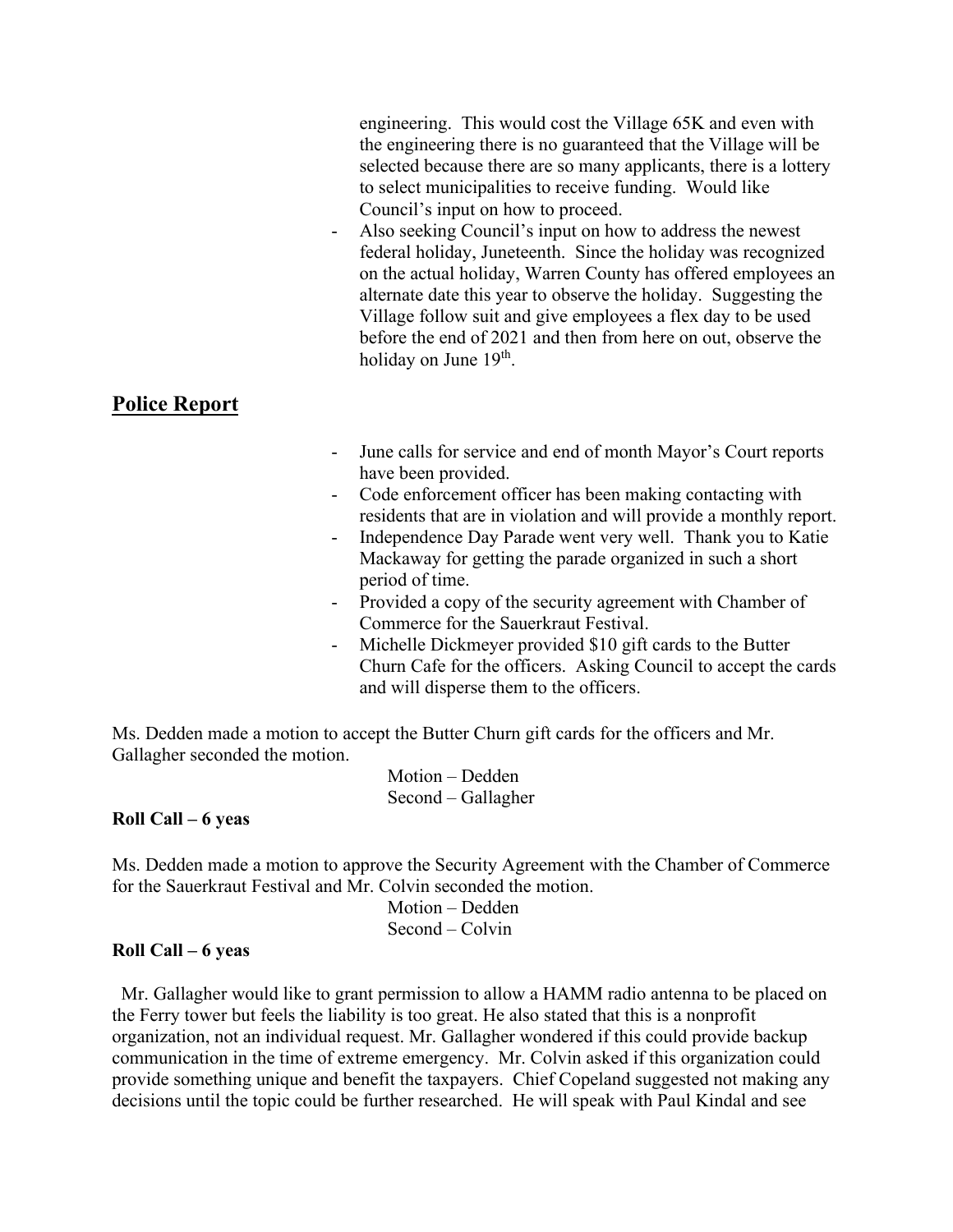what his thoughts were on the antenna and providing communications during emergencies. Council agreed to revisit this at a future Council meeting.

 Mr. Colvin addressed the question if the Village should move forward with pursuing the EPA grant to replace service lines from the meter to the house. He stated that he did not feel comfortable spending 65K on engineering to pursue a grant that the Village may not receive. He did not think was a wise investment of taxpayer's money. Mr. Lauffer stated that there is a new insurance coverage called underground service line protection. This has only been around for about 18 months and will offer replacement of underground utility lines that are broken. This added insurance should cost about \$30 a year. Mr. Lauffer, Ms. Dedden, and Mr. Gallagher voiced their opinion that it was not wise to spend \$65K of taxpayer's money on engineering to replace lines that are the homeowner's responsibility and still not know if the Village will receive the grant.

Mrs. Miller made a motion to not proceed any further with the EPA lead line project and was seconded by Ms. Dedden

> Motion – Miller Second – Dedden

#### **Roll Call – 6 yeas**

Mr. Colvin made the motion to recognize Juneteenth as an employee holiday with this year awarding a flex day off to be used by the end of this year. This motion was seconded by Mrs. Miller.

| Motion – Colvin   |
|-------------------|
| $Second - Miller$ |

#### **Roll Call – 6 yeas**

Mr. Colvin stated he felt this would be good for employee retention.

# **Financial Director Report**

- Application for the American Rescue Plan (ARP) Funds has been submitted. There is new House Bill being discussed to release more funding to NEUs, which would bring the total amount received by the Village to 660K. However, State Legislature is on summer break and will have to wait till they return to see if there is any follow through with this bill.
- Ordinance 2021-029 is to appropriate the first half of the money from the ARP and to appropriate 500K from water account to be able to move it into the water capital fun.

# **Law Report**

None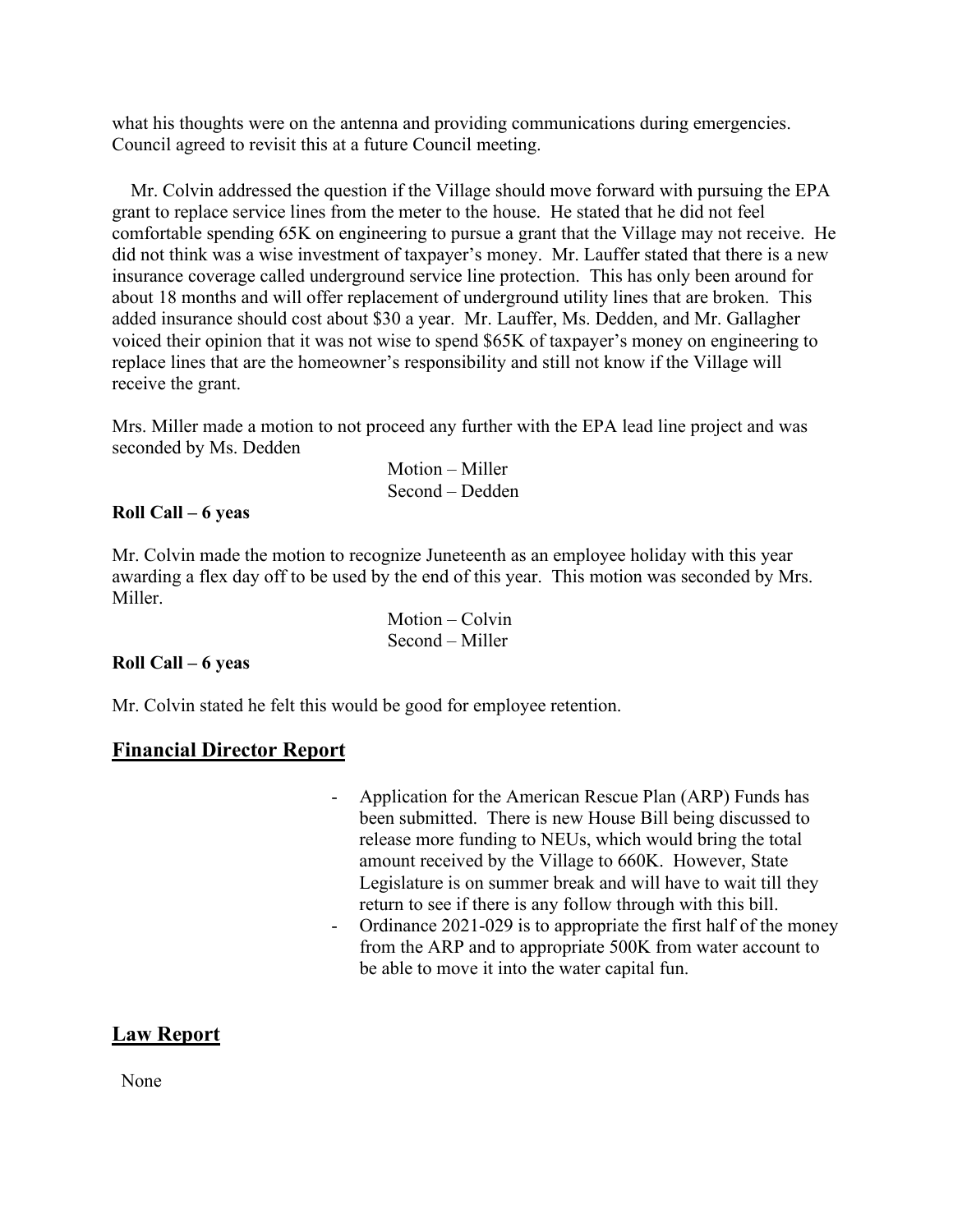# **New Business**

None

# **Legislation**

## **First Reading of Ordinances and Resolutions**

#### **Resolution No. 2021-029**

A Resolution Amending the Appropriations for the Village of Waynesville for Calendar Year 2021 (Amendment No. 1) and Declaring an Emergency

Ms. Dedden made a motion to waive the two-reading of Resolution 2021-029 and was seconded by Mrs. Miller.

> Motion – Dedden Second – Miller

## **Roll Call – 6 yeas**

Mr. Colvin made a motion to adopt Resolution 2021-029 and was seconded by Mr. Lauffer. Motion – Colvin Second – Lauffer

**Roll Call – 6 yeas**

#### **Second Reading of Ordinances and Resolutions**

#### **Ordinance No. 2021-026**

An Ordinance Authorizing the Waiver of the Water Connection Fee Related to the Wayne Local Performing Arts Center

Mr. Gallagher made a motion to adopt Ordinance 2021-026 and was seconded by Mr. Colvin.

 Motion – Gallagher Second – Colvin

**Roll Call – 6 yeas**

## **Ordinance No. 2021-028**

Authorizing the Village Manager to Enter into a Contract with Wessler Engineering in an Amount not to Exceed \$58,000 for a Water System Master Plan

Mr. Gallagher made a motion to adopt Ordinance 2021-028 and was seconded by Mr. Colvin. Motion – Colvin Second – Gallagher

 At this time, Chief Copeland explained the reason for the high cost for the model is that it is a hydraulic water model. This will be a living plan that will grow with the Village. This plan will